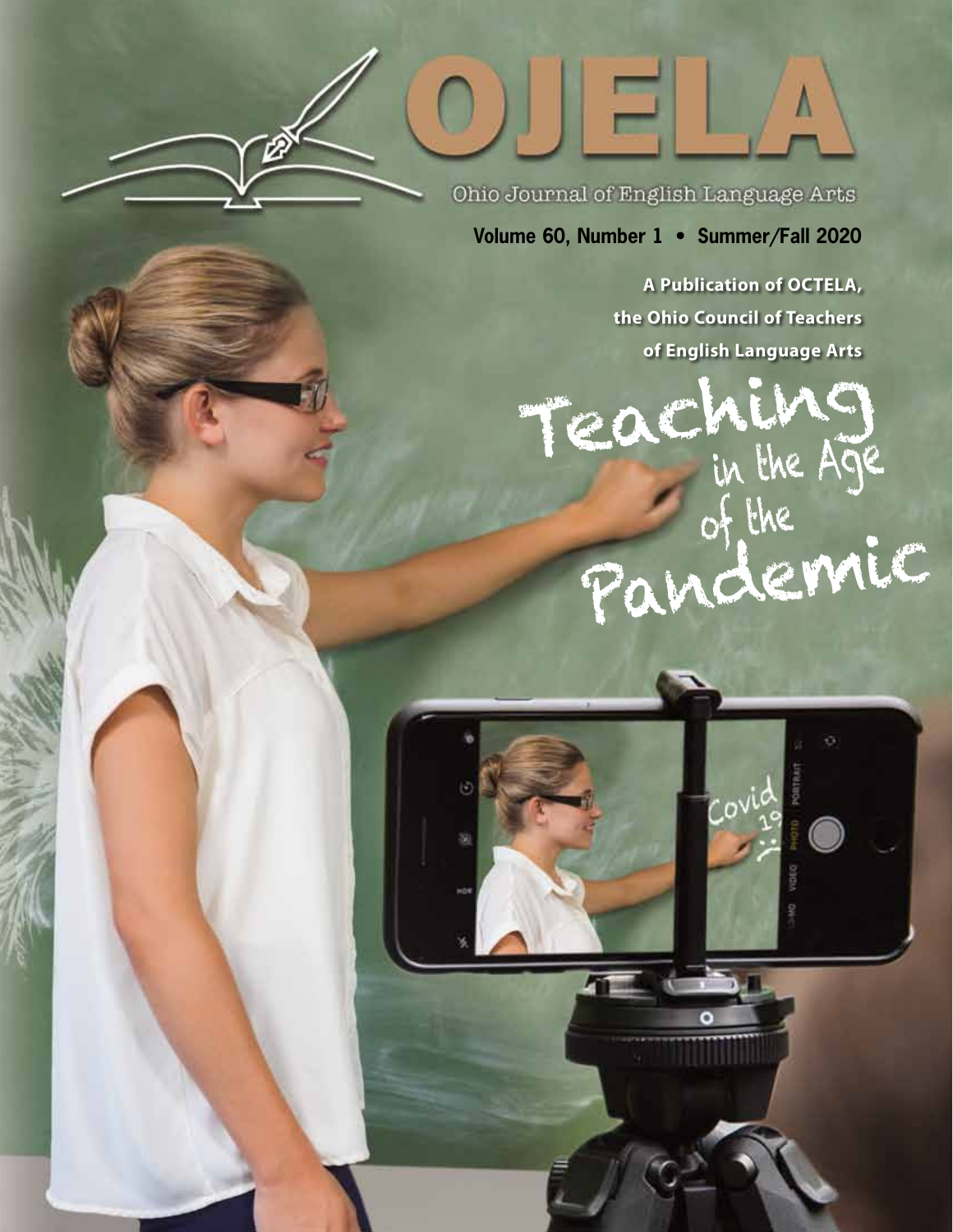# Korean Poetry Form Connects Students to Curriculum and Self

– Liz Jorgensen

#### **Introduction: Poetry's Power**

Teachers show video clips, play excerpts from symphonies and take students to stage plays. They assign a diary entry written as Joseph Stalin, Barack Obama or Winston Churchill. Or a letter from the student's perspective, advocating for policy change. But to teach history, music, math or literature, teachers can also use poetry. As Christensen suggests, "Poetry is one of the strands in the weaving—a vital one" (133). And poetry might be the most effective way to accomplish understanding—of curriculum, of self and of the world.

Poetry teaches students how to write, read and understand; it gives them an outlet for surging emotions, and sharing poetry in the classroom fosters trust, empathy and community (Simmons). Poetry invites students to participate in their learning. Of course, "kids might hate the poetry that rustles in old pages and asks them to bow and be quiet when they come into a room. They might hate reading poetry unlocked only by the teacher's key...but give them poetry that presses its ear against the heartbeat of humanity and they're in love" (Christensen 126). Relatable poetry invites students to participate in the curriculum; and it allows them to discover themselves and their place in the world. Our earliest readings— Dr. Seuss, Mother Goose, Shel Silverstein—remind us of poetry's power to connect with children and that power still exists as children mature.

Whether teaching science, social studies, art, math, foreign language, physical education, music or language arts, poetry can be the antidote to struggles—for both students and teachers. Poetry builds a space for students to process, explore, learn, retain and allows students to look into a clearer lens—to make connections, to ask questions, to predict. By inviting students to write a poem about themselves or about a piece of curriculum, teachers can facilitate students' understanding and skills.

## **An Authentic Audience**

To provide a purpose and to offer poetry as a conduit for learning, consider writing for an authentic audience. As Wilson suggests, "Too often in schools, the artificiality of our writing assignments masks writing's rhetorical purposes" (76). Students perceive the contrived nature of writing without an authentic audience. Writing for an authentic purpose helps students see the power of their voices. As Zemelman and Daniels suggest, "Once students have chosen a publication effort...revising, polishing, perfecting grammar and mechanics become natural concerns, rather than just catering to teachers' pet peeves. Students want to make a good impression, and teenagers are all too conscious of the social appearance of what they do" (198). Students no longer write for a grade or for a teacher, but to add their voice to the canon.

The Sejong Cultural Society hosts an annual sijo poetry-writing competition for students and adults. I have used this writers' market in my classroom for over a decade. In composing poems for this competition, students can use a piece of curriculum or their own experience. As Park explains, "sijo are written about personal experiences, relationships, and everyday moments, as well as depicting the natural world." The opportunity to write about whatever a student desires is particularly useful for those who have an affinity for a topic or struggle to address assigned prompts.

## **About Sijo**

There are a myriad of poetic forms that can teach curriculum and self-awareness; in my classroom, students find success with Korea's sijo. Linda Sue Park, in *Tap Dancing on the Roof,* wrote that sijo "is a form that I think deserves to be more widely used and better known." Often referred to as haiku's cousin, sijo is a poem divided thematically and

*Last summer, author Elizabeth Jorgensen introduced our readers to sijo. In this article, she explains how this poetic form can be used to facilitate students' understanding and skills. Jorgensen, a teacher and writer, received her undergraduate degree from Marquette University and her master's from Carroll University. Her memoir, co-written with Nancy Jorgensen, Go, Gwen, Go: A Family's Journey to Olympic Gold, is available from Meyer & Meyer Sport. Learn more at her website: https://lizjorgensen.weebly.com.*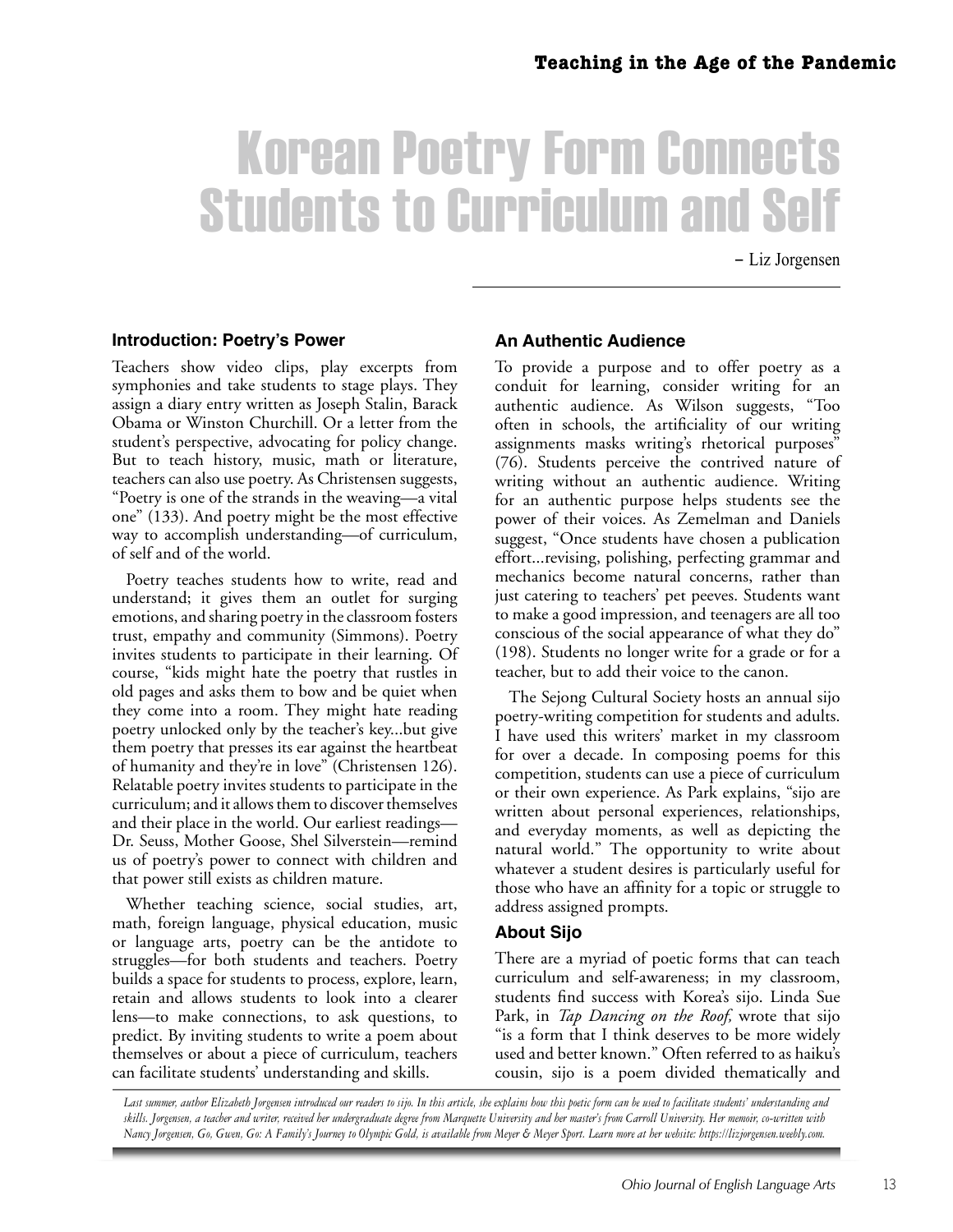structurally by line and syllable count. "With its three lines, sijo resembles haiku, but the sijo poet has more room to develop a theme, narrative, or image before twisting and resolving it in the final line. Each line of 14 or 15 syllables consists of a string of four shorter phrases of three, four, or five syllables apiece" (Sege). Although haiku's size forces the poet to suggest a meaning, sijo allows for fuller expression and development. As Sally True explained in *Elementary Education*, "The sijo express emotion, any emotion—sadness, happiness, anger, regret, gaiety, or compassion" (245).

Much like the rules of haiku, sijo presents a structure, the rhythm of the poem established in syllable groupings. Sijo were originally "short poems...sung at Court to the accompaniment of a lute" (True 245). Created even before the Korean alphabet (Hangeul), a sijo's purpose remains today: to tell a story, to entertain, to tug at the heart's strings, to make a reader think or feel. Like all poems, the words inside of a sijo should be "...like phrases of music; poets reading from their work are like musicians interpreting the notes on a page. Moreover, we should remember that if poetry's earliest associations are with music, they are also with drama" (Bishop, Starkey 129).

Harvard Professor David McCann—often referred to as the ambassador of sijo—aims to make sijo as popular in American culture as haiku (Sege). And why can't it be? Writing sijo is simpler than limerick or iambic pentameter: "Each line in a sijo has a special purpose. The first line introduces the topic. The second line develops the topic further. And the third line always contains some kind of twist—humor or irony, an unexpected image, a pun, or a play on words" (Park). Sijo presents students and teachers with a form and structure to explore topics, to play with language, and to write. The sijo also meets curriculum requirements: to resonate, to reflect, to recreate. Perhaps that's why "sijo is one of Korea's best contributions to world literature" (Peterson).

# **Poems Connected to Curriculum**

Students can capture any moment—any piece of content, perspective or area of study—and weave it into the sijo form. Sijo can be the vehicle that brings students to connect with others or a subject's content and curriculum. One of my students, Bryce (grade 12), used Jackie Robinson as inspiration. He wrote "Season That Never Comes":

I lace up stiff metal cleats,

jog yellow foul pole to foul pole,

strap on rugged batting gloves,

and take ground balls off the infield turf.

But it's still minus four outside—

forty two days till first pitch.

In his sijo, Bryce directs the reader to a season that never came for African American ball players and uses Robinson's jersey (42) to represent the days remaining until the season opener. In referring to the temperature, he suggests what froze Robinson's progress and what prevented other African American players from achieving their dreams.

Students can also write sijo to help them understand or master content. Student Dante (grade 8), explored the Great Depression and religion in his sijo, "Back in New Orleans":

 In the South, Grandpa was born. Paper shack house had a dirt floor.

As a kid he drank coffee. Milk for them was too expensive.

They were rich with gospel spirit! In church they sang, and filled their hearts.

If not the Great Depression, students could write a sijo about any piece of curriculum: the swim unit in gym, a symphony in orchestra, a play in acting. They could write about a chemical reaction, about math formula or about the life of Stalin, Obama or Churchill.

Student Hye (grade 11) wrote from the perspective of the Kisaeng in "A Kisaeng's Sijo." In her sijo, she demonstrated an understanding of history and the people who lived through it:

With the rhythm of the janggu, we dance like magpies,

iridescent and spinning, hoping for freedom from the men

and their hands feeling at our ivory ankles, calves, and thighs.

 As Christensen suggests, "The poetry that students write from the point of view of literary characters can be an entry into the concerns of people who come from different cultural or socioeconomic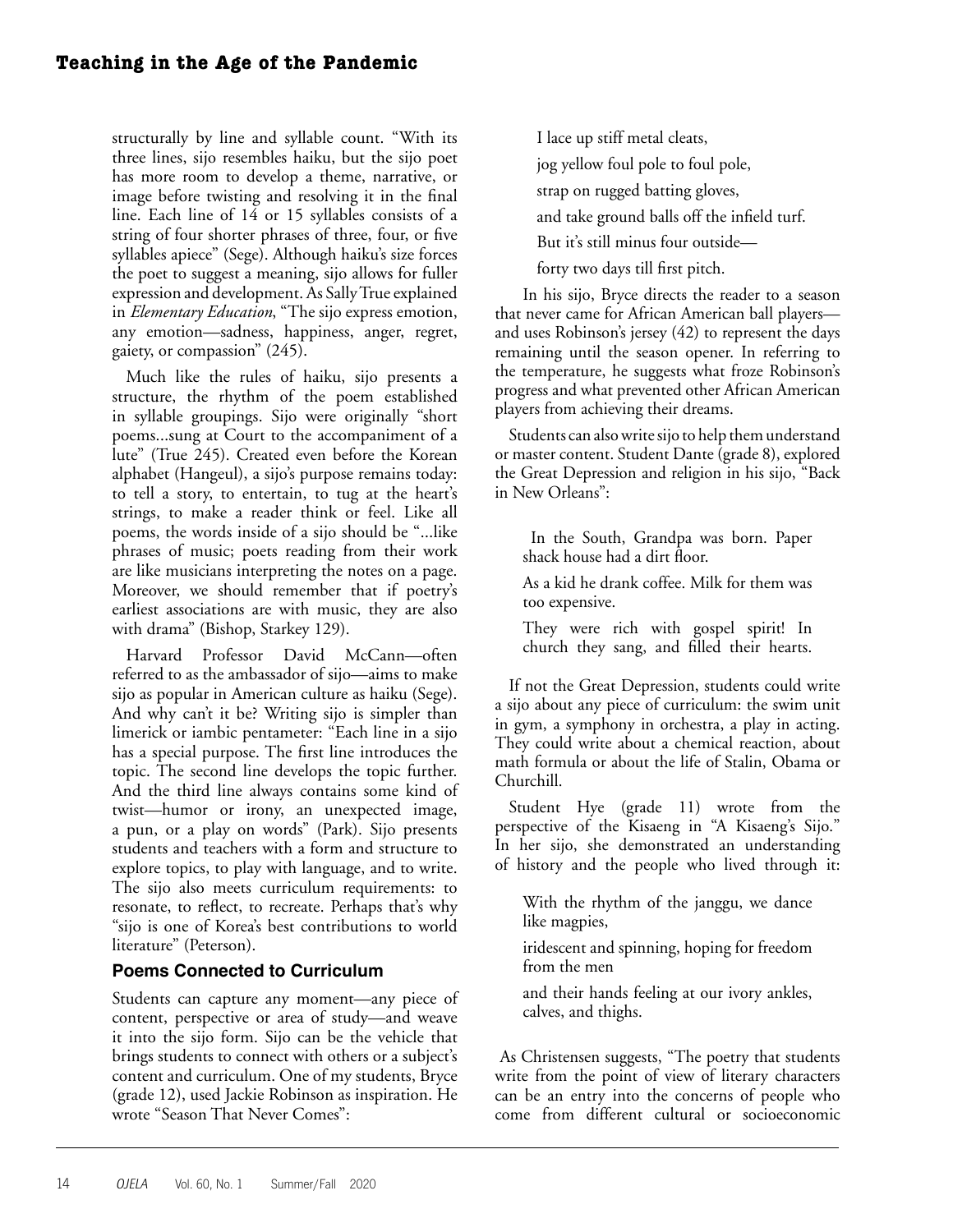backgrounds" (127). To take a concept and weave it into a poetic form requires depth of understanding. Students, in writing sijo, apply not only context, but also mastery and application. And this allows students to connect with content and curriculum and with one another and their worlds.

## **Poems Connected to Self**

Teenagers, ripe with rebellion, resolve and resiliency, muddle their way through high school, searching for themselves and their place in the world. Yet, "too often schools don't teach students how to handle the explosive feelings that come with adolescence. By writing and sharing the 'raw core of feelings' that create havoc in their lives, they can practice a more effective way of handling their emotions" (Christensen 132). Sijo can help students to not only know themselves, but also to process their place in the world—and to help them connect with it. Roberto (grade 12) did just this when he explored immigrants and the children born to them in his sijo, "Still American":

They say go, return to land that I don't know. It makes no sense.

Born and raised American, so Mexico is still foreign.

Culture kept, but this is my home. Immigrant, no: Hispanic.

Another sijo, written by Derek (grade 12), explores a family's experience with the conflict of war. In "Valor," using a protagonist's perspective, Derek tugs at a soldier's resolve—his heroism, boldness, fortitude:

My father was a hero mailing letters to soldiers in Japan.

My brother was a hero flying food to friendlies in Korea.

But I was a coward for shooting my gun in Vietnam.

When students write about personal experiences, teachers gain insight. They learn about their students' motivations and affinities. Likewise, when students care about their writing, the quality is likely to improve. As Wilson suggests, the point of reading and writing is to "construct and assess meaning" (78) and that students will produce their best quality work when they know the teacher cares about what they have to say (77).

## **Conclusion**

When students' poetic explorations of curriculum or self are complete, the next logical step is to find an authentic audience. My own students write and submit sijo to The Sejong Cultural Society's competition. They also share poems with the community: "students in the class next door, down the hall, in another course or class, or in another building...little kids in a nearby elementary school... school bulletin boards and displays...the shelves of the school or community library...government officials... teachers they had in the past...friends, relatives, and parents..." (Zemelman, Daniels 199). Additional writers' markets are on Submittable and many schools publish a literary magazine. Peter Elbow notes, however, that intimidation can overshadow motivation when writing for an authentic audience (1973, 1981). To combat this, "students may need to turn inward to figure out what they have to say" (Zemelman, Daniels 201). Teachers can remind students that, as Shelley famously claimed, "Poets are the unacknowledged legislators of the world." Students may also find comfort in the depth and breadth of a poem's possibility; that in writing their own sijo, they can delve into any reality, from any point in history—theirs or someone else's. As Sink suggests, "Children do have much to say and can indeed be very creative. Let's stop crushing that creative potential and let's start recognizing and foster its development" (186).

## **Works Cited**

- Bishop, Wendy, and David Starkey. "Keywords in Creative Writing." *Project MUSE*, Utah State University Press, muse.jhu.edu/book/9293.
- Britton, James. *Language and Learning.* Coral Gables, Fla.: University of Miami Press, 1070.
- Christensen, Linda. *Reading, Writing, and Rising up: Teaching about Social Justice and the Power of the Written Word*. Rethinking Schools, 2000.
- Elbow, Peter. *Writing With Power.* New York: Oxford University Press, 1981.
- Elbow, Peter. *Writing Without Teachers*. New York: Oxford University Press, 1973.
- Gyung-ryul, Jang. *In Search of the Essence of Sijo.*  Seoul National University, Vol.31, Spring 2016, www.korea.net/NewsFocus/Culture/ view?articleId=139116.
- Park, Linda Sue, and Istvan Banyai. *Tap Dancing on the Roof*. Houghton Mifflin Harcourt, 2015.